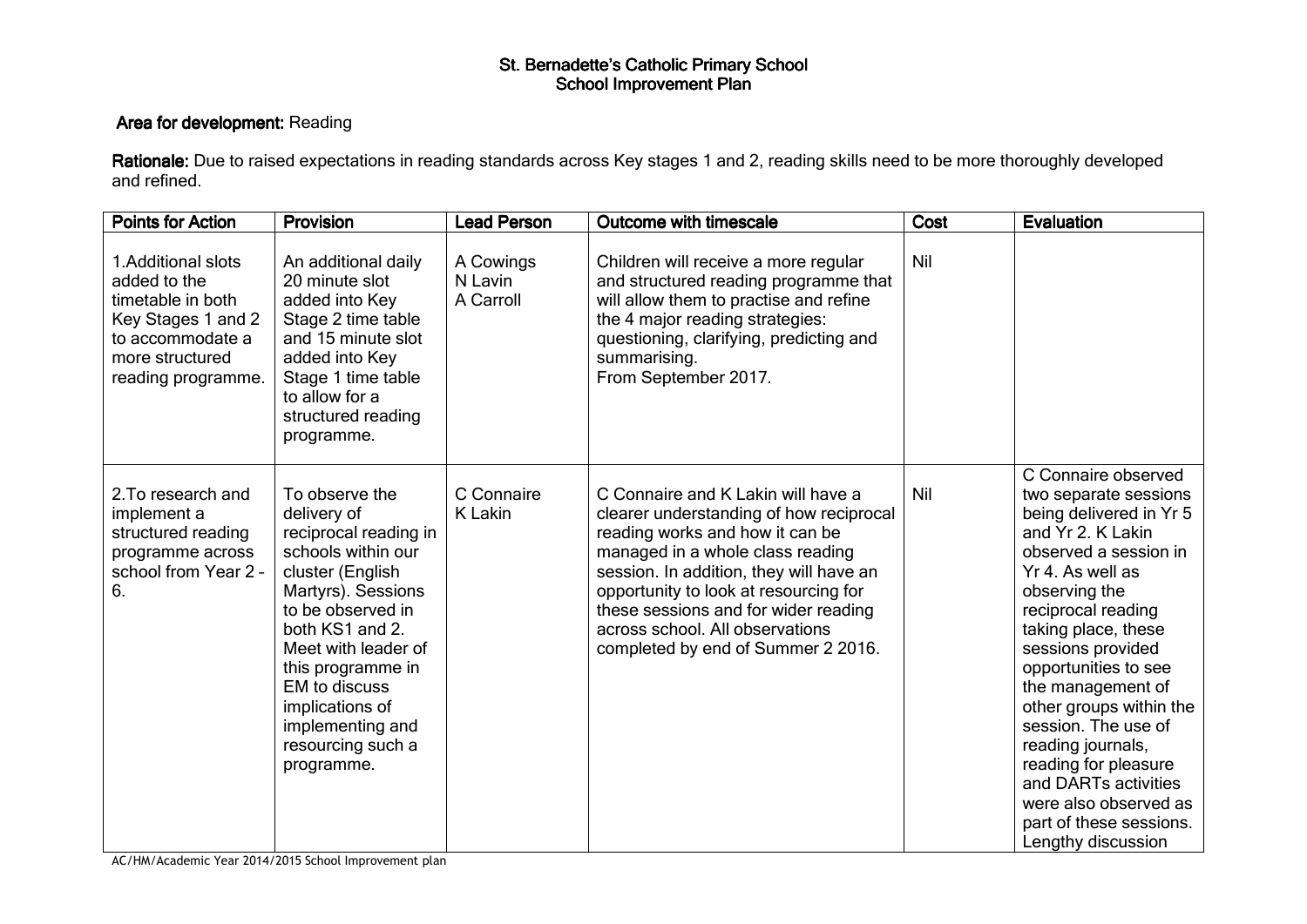|                                                                                                                                                                                                           |                                                                                                                                                                                                                                                                                                                                                                                                                                                                                                                                                                                                                                   |                             |                                                                                                                                                                                                                                                                                                                                                                                                                  |             | was had with S Powell<br>of English Martyrs<br>about the success of<br>their own reading<br>programme and<br>resources were<br>shared. |
|-----------------------------------------------------------------------------------------------------------------------------------------------------------------------------------------------------------|-----------------------------------------------------------------------------------------------------------------------------------------------------------------------------------------------------------------------------------------------------------------------------------------------------------------------------------------------------------------------------------------------------------------------------------------------------------------------------------------------------------------------------------------------------------------------------------------------------------------------------------|-----------------------------|------------------------------------------------------------------------------------------------------------------------------------------------------------------------------------------------------------------------------------------------------------------------------------------------------------------------------------------------------------------------------------------------------------------|-------------|----------------------------------------------------------------------------------------------------------------------------------------|
| 3. Appropriate<br>reading resources<br>purchased to<br>supplement the new<br><b>Reciprocal Reading</b><br>programme.<br>Audit of current<br><b>Guided Read</b><br>resources in school<br>to be completed. | Current guided<br>reading resources<br>to be gathered in<br>and audited from Yr<br>2 - 6 to see what we<br>have and how this<br>will need to be<br>supplemented.<br>Additional sets of<br>texts to be<br>purchased to<br>support the<br>implementation of<br>this programme. A<br>pack of 6 fiction<br>titles per year group<br>form Year 2 - 6 to<br>be ordered initially.<br>For Years 5 and 6,<br>an additional higher<br>level text to be<br>purchased to<br>support teaching of<br>greater depth skills.<br>Reading journals<br>will also need to be<br>purchased for<br>children to record<br>their DARTs<br>activities in. | A Cowings<br><b>K</b> Lakin | Children will have a wider range of<br>texts to explore for their Reciprocal<br>Reading sessions. New books are<br>appealing and the selection purchased<br>feature a range of long-established and<br>newer authors including Roald Dahl,<br>Michael Morpurgo, Anne Fines,<br>Jacqueline Wilson, Ted Hughes and<br>Dick King-Smith.<br>Sets of books to be ordered and<br>allocated to year bands by July 2016. | Up to £2000 |                                                                                                                                        |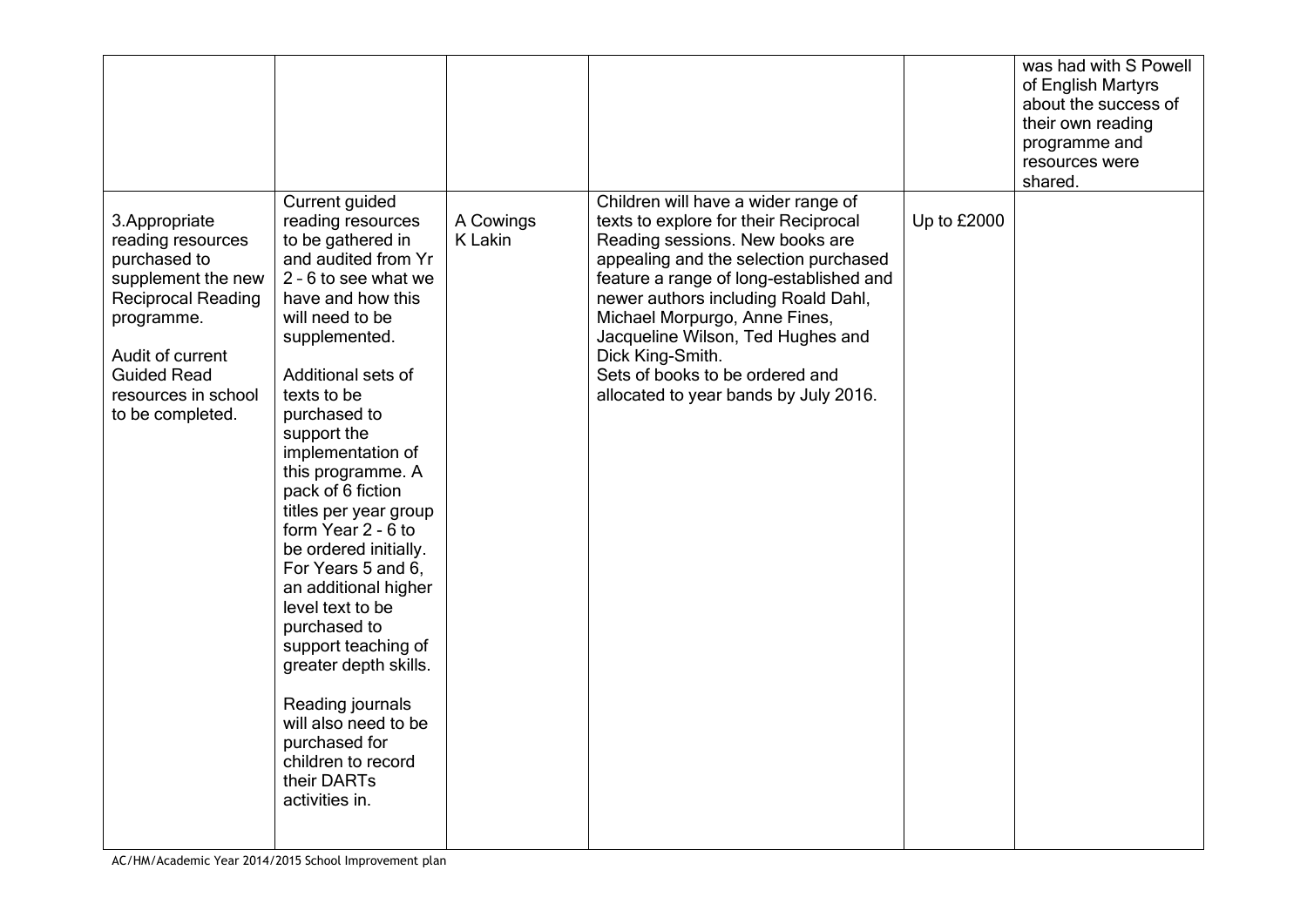| 4. Create              | All classrooms in      | All class  | All classrooms will have an area that     | Cost          |  |
|------------------------|------------------------|------------|-------------------------------------------|---------------|--|
| comfortable, inviting  | the school need to     | teachers   | actively promotes reading activities and  | implications  |  |
| and well organised     | develop a              | All TAs.   | reading for pleasure. Children will be    | for           |  |
| reading areas in       | comfortable, inviting  |            | able to use this area on a daily basis as | resources     |  |
| each classroom to      | area in the class      |            | a place where they can independently      | for reading   |  |
| encourage and          | where the children     |            | developed their own silent reading        | areas.        |  |
| develop reading for    | can conduct reading    |            | skills and reading for pleasure.          | <b>Budget</b> |  |
| pleasure.              | for pleasure both      |            | Children will have a space that is        | allocation    |  |
|                        | during reciprocal      |            | comfortable and inviting where they will  | TBC.          |  |
|                        | reading and at other   |            | want to go with their book for some       |               |  |
|                        | points during the      |            | quiet reading time. TAs to assist class   |               |  |
|                        | day. These areas       |            | teachers in acquiring resources and       |               |  |
|                        | should be well         |            | developing these areas.                   |               |  |
|                        | defined and contain    |            |                                           |               |  |
|                        | an organised           |            | Staff informed in staff meeting on        |               |  |
|                        | display of engaging    |            | 22.06.16. NL has also previously          |               |  |
|                        | books, with            |            | emailed ideas for engaging reading        |               |  |
|                        | cushions, beans        |            | areas. Areas to be set up by the end of   |               |  |
|                        | bags etc where the     |            | Summer 2 term and ready to use from       |               |  |
|                        | children can feel      |            | September 2016.                           |               |  |
|                        | comfortable and        |            |                                           |               |  |
|                        | relaxed. The area      |            |                                           |               |  |
|                        | should be              |            |                                           |               |  |
|                        | designated zone        |            |                                           |               |  |
|                        | specifically for       |            |                                           |               |  |
|                        | reading purposes.      |            |                                           |               |  |
|                        |                        |            |                                           |               |  |
| 5. Reciprocal          | C Connaire to          |            | By the end of Summer 2, K Harston's       | Nil.          |  |
| Reading to be          | spend time with K      | C Connaire | AA English set will know the              |               |  |
| trialled with a Year 5 | Harston's English      | K Harston  | fundamental skills underlying             |               |  |
| class to support       | set in Year 5          |            | Reciprocal Reading and will have          |               |  |
| staff training from    | towards the end of     |            | experienced whole class carousel          |               |  |
| September 2016         | Summer 2.              |            | reading sessions. K Lakin will then be    |               |  |
| onwards.               | Sessions will          |            | able to consolidate these skills early in |               |  |
|                        | consist of whole       |            | September 2016 and demonstrate            |               |  |
|                        | class teaching of      |            | Reciprocal Reading with this set for      |               |  |
|                        | the 4 main reading     |            | other staff members to observe and        |               |  |
|                        | strategies for         |            | learn from.                               |               |  |
|                        | reciprocal reading:    |            |                                           |               |  |
|                        | questioning,           |            |                                           |               |  |
|                        | clarifying, predicting |            |                                           |               |  |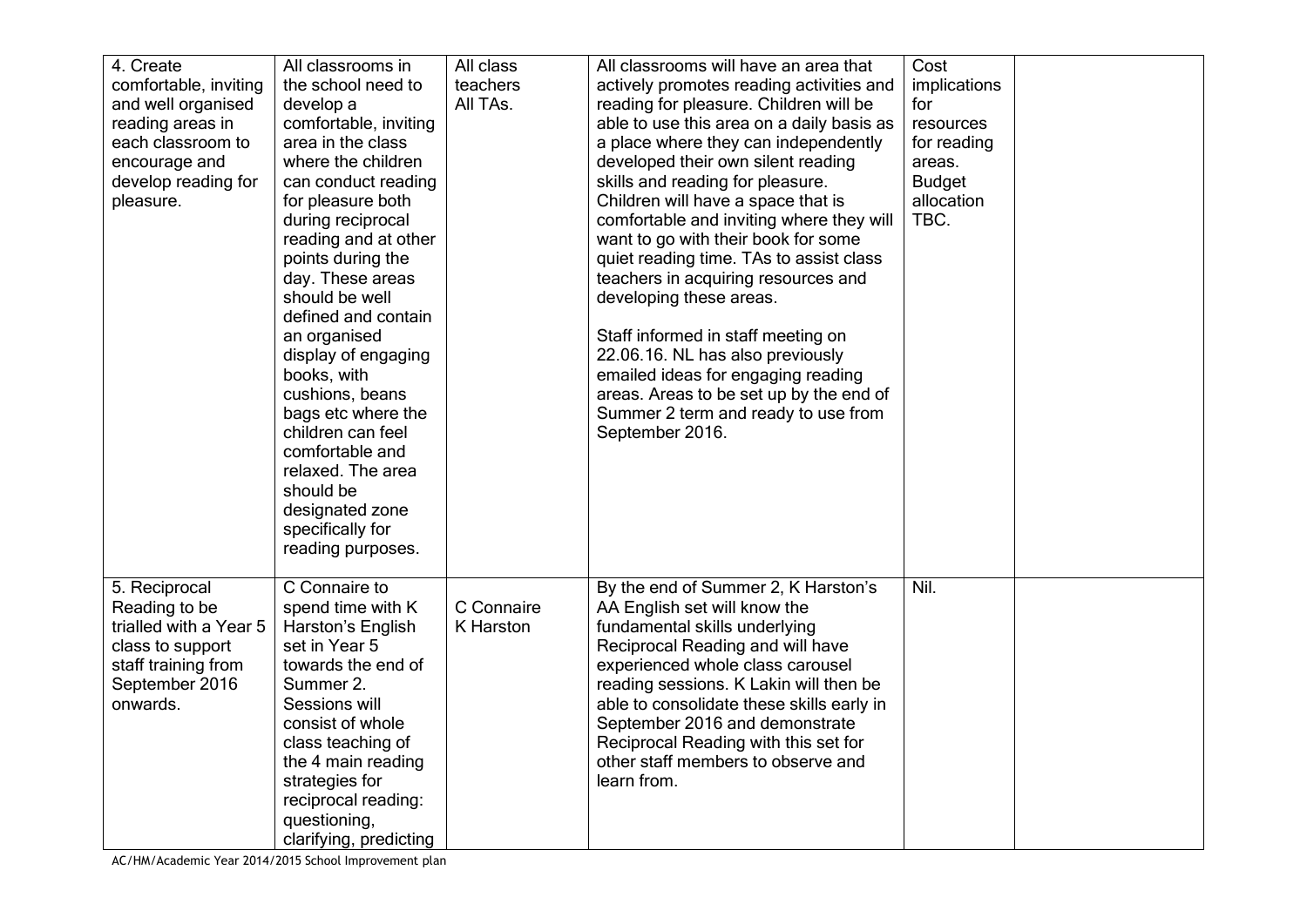|                                                                        | and summarising.<br>Once the children<br>seem secure with<br>these sessions,<br>some whole class<br>carousel reading<br>sessions to be<br>conducted with this<br>group in preparation<br>for K Lakin taking<br>over in September.                                                                                                                                          |                              |                                                                                                                                                                                                                                                                                                                                                                                                                                                                                                                       |     |  |
|------------------------------------------------------------------------|----------------------------------------------------------------------------------------------------------------------------------------------------------------------------------------------------------------------------------------------------------------------------------------------------------------------------------------------------------------------------|------------------------------|-----------------------------------------------------------------------------------------------------------------------------------------------------------------------------------------------------------------------------------------------------------------------------------------------------------------------------------------------------------------------------------------------------------------------------------------------------------------------------------------------------------------------|-----|--|
| 6. First phase of<br>whole staff Training<br>in Reciprocal<br>Reading. | K Lakin and C<br>Connaire to deliver<br>a staff meeting early<br>in Autumn 1 term<br>sharing information<br>on Reciprocal<br>Reading, the<br>strategies which<br>underpin it and<br>delegation of new<br>reading resources<br>to appropriate year<br>bands. All teaching<br>staff and TAs to<br>attend. Share<br>findings from<br>observations made<br>at English Martyrs. | <b>K</b> Lakin<br>C Connaire | All staff to be given the first stage of<br>training in using this method for reading<br>and to understand the benefits of using<br>it consistently across school. All staff to<br>have a greater knowledge of the roles<br>the children will need to undertake in<br>Reciprocal Reading sessions and to<br>receive some resources and ideas to<br>help them to teach these strategies<br>within a whole class setting in the first<br>instance. Staff meeting to be held on<br>Wednesday 14 <sup>th</sup> September. | Nil |  |
| 7. Second phase of<br>staff training in<br><b>Reciprocal Reading</b>   | Y r 2 and KS2<br>teaching staff to be<br>given the<br>opportunity to go<br>into Reciprocal<br><b>Reading Sessions</b><br>with K Lakin and C<br>Connaire (Yr 2) to<br>observe the<br>programme being                                                                                                                                                                        | <b>K</b> Lakin<br>C Connaire | All staff who are required to implement<br>this reading programme within their<br>own English sets, will have the<br>opportunity to see a Reciprocal<br>Reading group in action within a whole<br>class reading carousel session. Staff<br>will be able to observe how the guided<br>group is managed within a whole class<br>setting and what other independent<br>activities occur at the same time.                                                                                                                | Nil |  |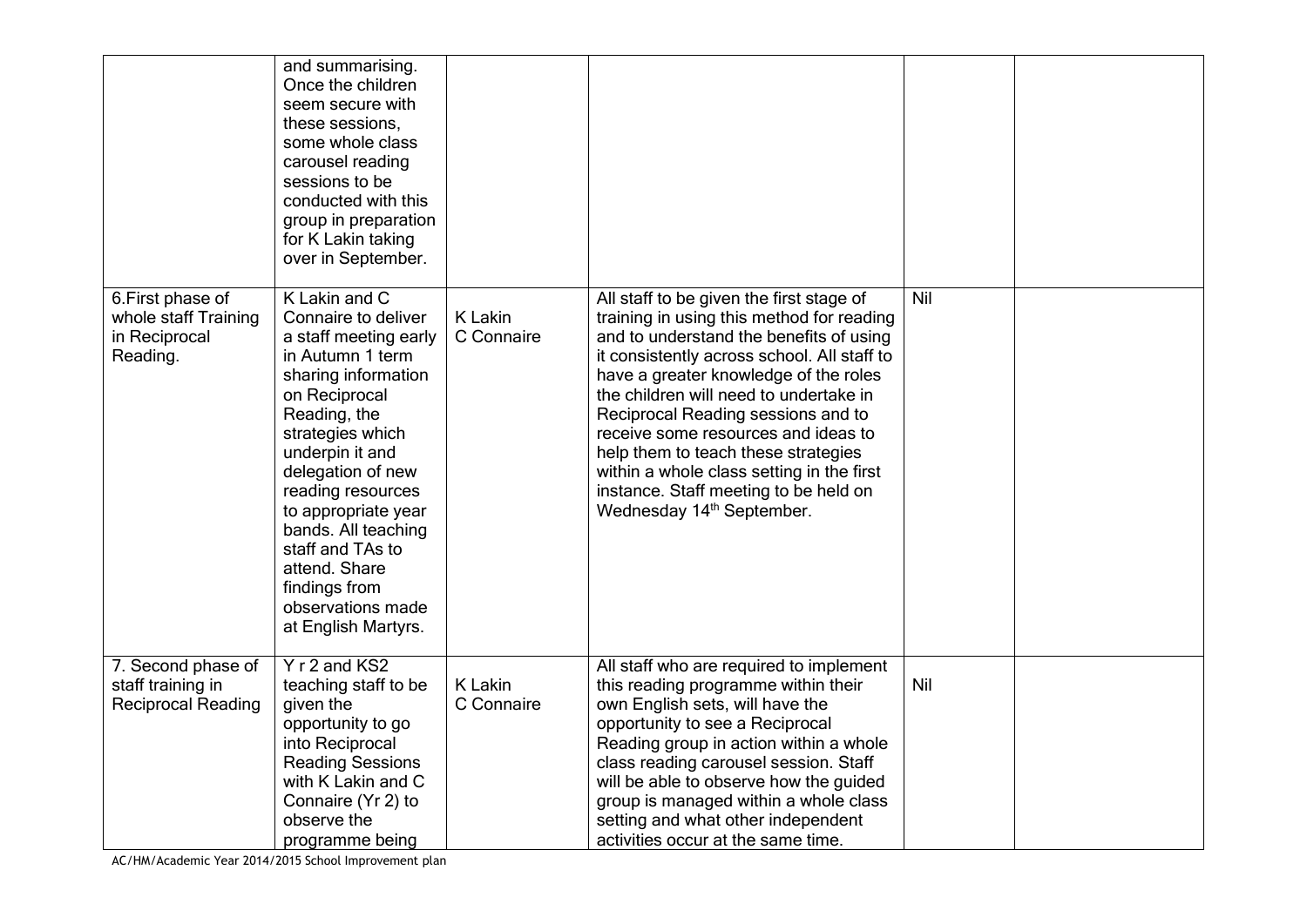|                                                                                                                                                                    | implemented within<br>a whole class<br>carousel reading<br>lesson.                                                                                                                                                                                                                             |                                                                                                               | These can include :<br><b>Reading Journal Activities</b><br>(child's choice).<br>Reading for pleasure (in an<br>engaging reading corner).<br>Short comp/cloze procedure<br>activity<br>Vocab/Dictionary/Thesaurus<br>activity<br>Group reading of home reading<br>books (applies in lower sets<br>where there is a TA to support).<br>To be completed by the end of Autumn<br>1.          |     |  |
|--------------------------------------------------------------------------------------------------------------------------------------------------------------------|------------------------------------------------------------------------------------------------------------------------------------------------------------------------------------------------------------------------------------------------------------------------------------------------|---------------------------------------------------------------------------------------------------------------|-------------------------------------------------------------------------------------------------------------------------------------------------------------------------------------------------------------------------------------------------------------------------------------------------------------------------------------------------------------------------------------------|-----|--|
| 8. To monitor the<br>implementation and<br>delivery of<br><b>Reciprocal Reading</b><br>across Yr2 - 6.                                                             | Key Stage 1 and 2<br>English subject<br>leaders to informally<br>drop into to support<br>and observe the<br>delivery of<br><b>Reciprocal Reading</b><br>within whole class<br>reading sessions.<br>Informal evaluations<br>and targets to be<br>shared with<br>individual members<br>of staff. | K Lakin<br><b>KS1 Subject</b><br>Leader<br>C Connaire if<br>required.                                         | Subject leaders will have a broad<br>overview of how well Reciprocal<br>Reading is being implemented across<br>school and being delivered by<br>individual teachers. If there are any<br>issues and people need support with<br>any aspect of these reading sessions,<br>this can be identified and support put in<br>place where necessary.<br>To be conducted from Autumn 2<br>onwards. | Nil |  |
| 9. To evaluate the<br>effectiveness of<br><b>Reciprocal Reading</b><br>in improving reading<br>strategies and<br>raising standards in<br>reading across<br>school. | In half termly year<br>band review<br>meetings or Key<br>Stage meetings<br>which will be<br>conducted in<br>Summer 2, staff to<br>feedback on how<br>they think these<br>sessions have gone                                                                                                    | All teaching<br>staff<br><b>Year Band</b><br><b>Team Leaders</b><br><b>Key Stage</b><br>Leaders<br><b>SMT</b> | Staff and children will have the<br>opportunity to review and evaluate this<br>new initiative in school and analyse its<br>impact on standards of reading from Yr<br>$2 - 6.$<br>The programme can then be adapted<br>and improved and changed if<br>necessary in preparation for the next<br>academic year.                                                                              | Nil |  |